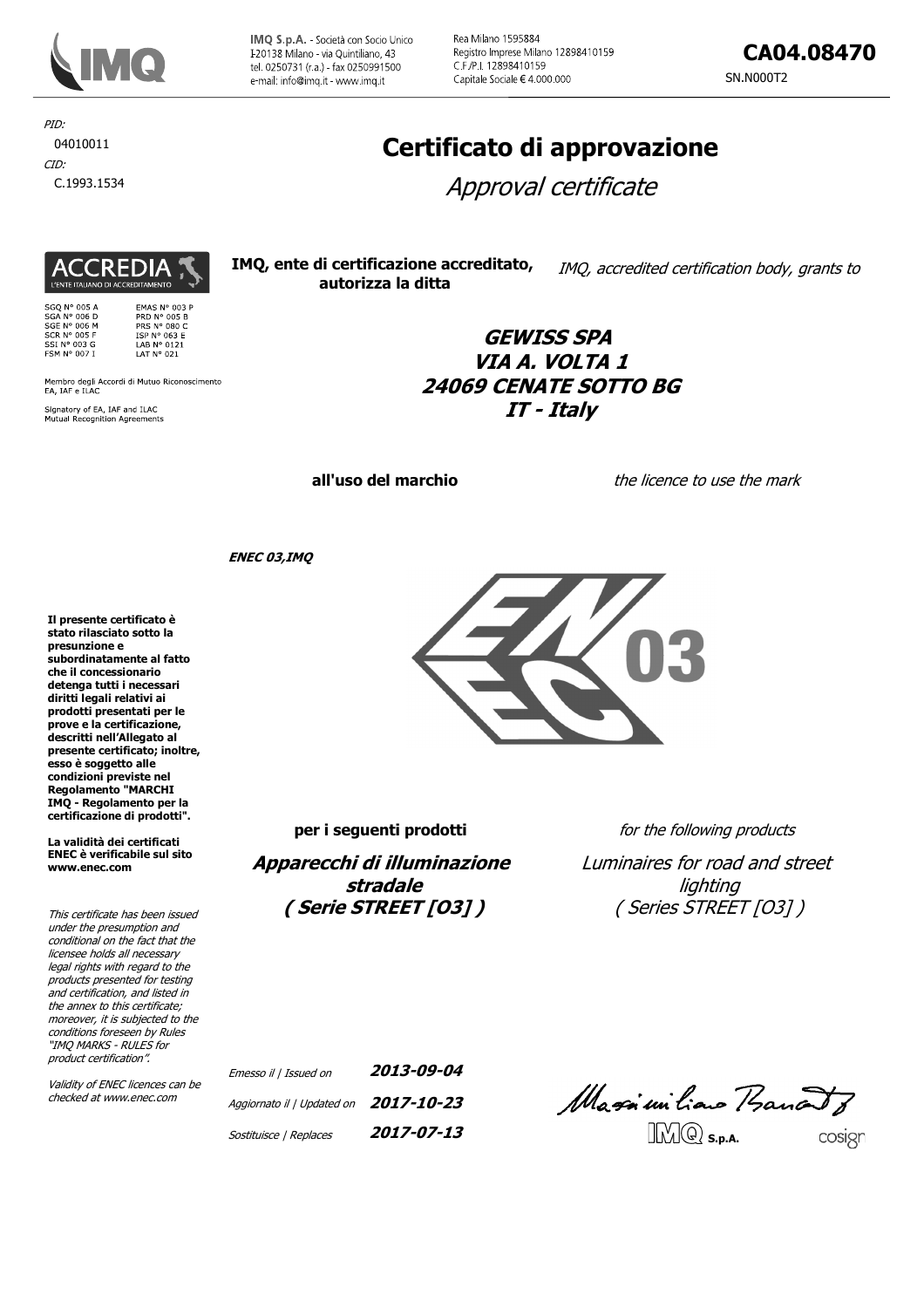

Rea Milano 1595884 Registro Imprese Milano 12898410159 C.F./P.I. 12898410159 Capitale Sociale €4 000.000

Allegato - Certificato di approvazione **Annex - Approval certificate** 

Emesso il / Issued on 2013-09-04 Aggiornato il | Updated on 2017-10-23 Sostituisce / Replaces 2017-07-13

**Prodotto | Product** 

# Apparecchi di illuminazione stradale **Luminaires for road and street lighting**

|                                                                                                                                                                                                                                                                            | <b>Concessionario   Licence Holder</b>                                                                                 |                                                   |                                                                                                                                                                                                                                                                                  |     |                                                                                                                           | Marchio   Mark |                |                        |
|----------------------------------------------------------------------------------------------------------------------------------------------------------------------------------------------------------------------------------------------------------------------------|------------------------------------------------------------------------------------------------------------------------|---------------------------------------------------|----------------------------------------------------------------------------------------------------------------------------------------------------------------------------------------------------------------------------------------------------------------------------------|-----|---------------------------------------------------------------------------------------------------------------------------|----------------|----------------|------------------------|
|                                                                                                                                                                                                                                                                            |                                                                                                                        | <b>GEWISS SPA</b><br>VIA A. VOLTA 1<br>IT - Italy | <b>24069 CENATE SOTTO BG</b>                                                                                                                                                                                                                                                     |     |                                                                                                                           |                |                | <b>ENEC</b><br>03, IMQ |
|                                                                                                                                                                                                                                                                            |                                                                                                                        |                                                   |                                                                                                                                                                                                                                                                                  |     | Costruito a   Manufactured at                                                                                             |                |                |                        |
| 96007037<br>95001625<br>sopra elencati.                                                                                                                                                                                                                                    | C03893845<br>CLGEWI.C04LCGEWI.C<br>Copia del presente certificato deve essere conservata presso i luoghi di produzione | 24060<br>24069                                    | CASA77A<br><b>CENATE SOTTO</b>                                                                                                                                                                                                                                                   |     | Copy of this certificate must be available at the manufacturing places listed above                                       | BG<br>BG       | Italy<br>Italy |                        |
|                                                                                                                                                                                                                                                                            |                                                                                                                        |                                                   | Norme / Specifiche tecniche                                                                                                                                                                                                                                                      |     | <b>Standards / Technical specifications</b>                                                                               |                |                |                        |
| Prodotto/i conforme/i alle Norme/Specifiche tecniche:<br>EN 60598-1:2015<br>EN 60598-2-3:2003 + A1:2011<br>IEC/TR 62778:2014<br>EN 62493:2015<br>Limitazioni ENEC all. B<br>Prodotti conformi agli obiettivi di sicurezza della Direttiva B.T.<br>2014/35/UE (Allegato I). |                                                                                                                        |                                                   | Product/s complying to Standards/Technical specifications:<br>EN 60598-1:2015<br>EN 60598-2-3:2003 + A1:2011<br>IEC/TR 62778:2014<br>EN 62493:2015<br><b>ENEC Limitation encl. B</b><br>Products meeting the safety objectives of Low Voltage Directive<br>2014/35/EU (Annex I). |     |                                                                                                                           |                |                |                        |
|                                                                                                                                                                                                                                                                            |                                                                                                                        |                                                   |                                                                                                                                                                                                                                                                                  |     | <b>Rapporti   Test Reports</b>                                                                                            |                |                |                        |
|                                                                                                                                                                                                                                                                            | AI17-0008485-01; AI17-0008486-04                                                                                       |                                                   |                                                                                                                                                                                                                                                                                  |     |                                                                                                                           |                |                |                        |
|                                                                                                                                                                                                                                                                            |                                                                                                                        |                                                   |                                                                                                                                                                                                                                                                                  |     | Caratteristiche tecniche   Technical characteristics                                                                      |                |                |                        |
|                                                                                                                                                                                                                                                                            |                                                                                                                        |                                                   | Tensione nominale   Rated voltage 220-240V                                                                                                                                                                                                                                       | top | Tipo di installazione / Type of installation braccio a muro/braccio a palo/testa palo / on a pipe/on a mast arm/on a post |                |                |                        |

Classificazione del materiale del piano di appoggio | normalmente infiammabile | normally flammable

Classification according to material of supporting surface Classe di isolamento | Degree of protection (class) II Temperatura ambiente / Ambient temperature ta35; ta40; ta50 Serie | Series STREET [03]

# Articoli (con dettagli) | Articles (with details)

AR.N0070A

Marca / Trade mark GEWISS N.lampade/Pn | No.lamps/Rw vedere Allegato / see Annex Attacco lamp./tipo | Lamp cap/type LED Rif. di tipo / Type ref. vedere Allegato / see Annex  $IP/$  IP66 Gruppo di rischio | Risk group vedere Allegato / see Annex

## Ulteriori informazioni | Additional Information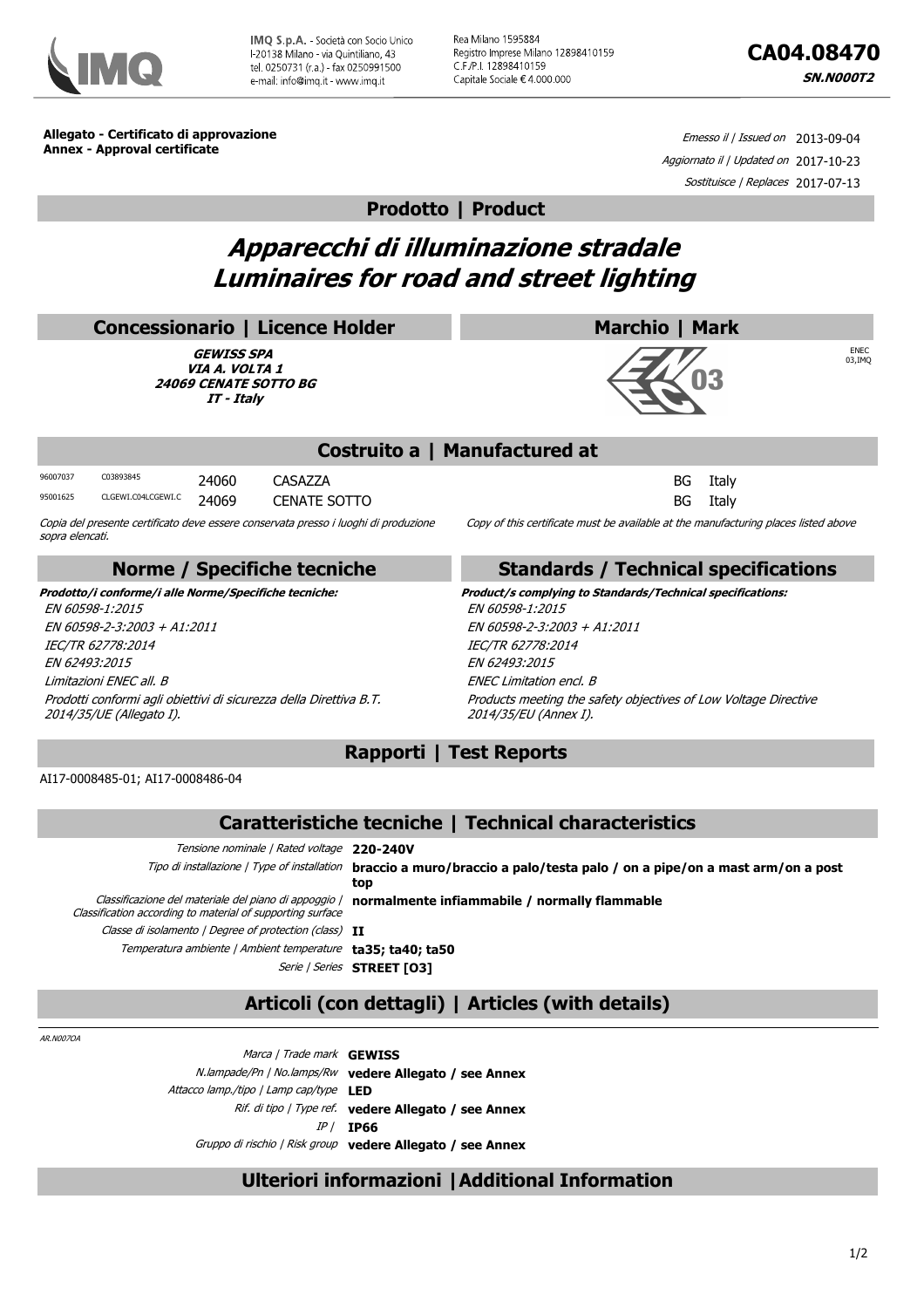

 $\mathbf{1}$ 

 $2/2$ 

Grado di protezione contro gli urti meccanici esterni: verificato IK08 (5J), secondo la norma EN 62262:2002 / IEC 62262:2002, con esito positivo.

Degree of protection against external mechanical impacts: verified IK08 (5J), according to EN 62262:2002 / IEC 62262:2002, with favourable results.

## **Componenti | Component List**

## Vedere apposito elenco / See relevant annex

Emesso il | Issued on **2013-09-04** Aggiornato il | Updated on **2017-10-23** Sostituisce | Replaces **2017-07-13** Diritti di concessione | Annual Fees 5N.N000T2 **BTR.040100.DD23** Importo modelli ENEC - 0401 - Apparecchi di illuminazione e accessori | ENEC models - 0401 -Luminaires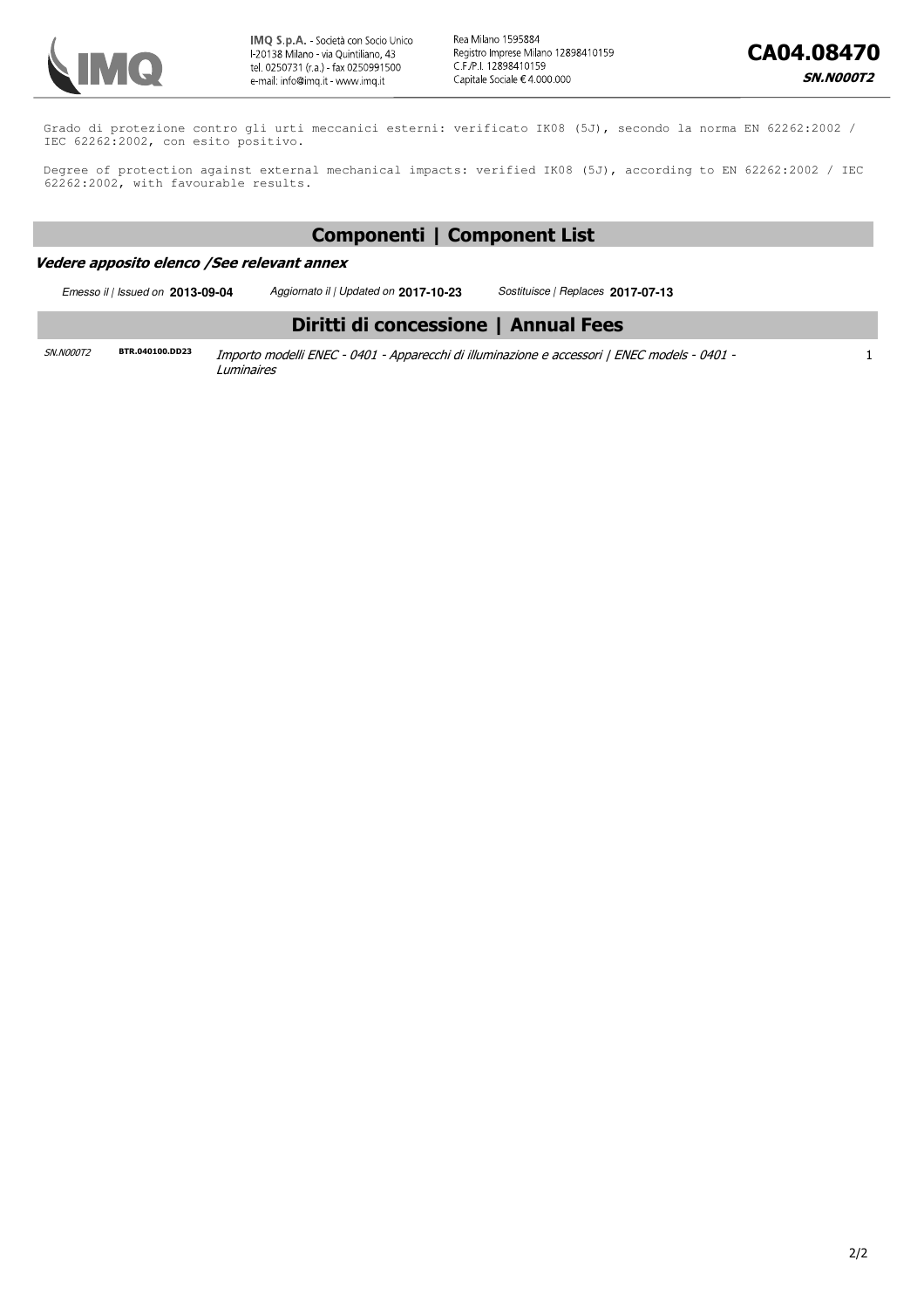| Allegato al Certificato di Approvazione<br><b>NIMQ</b><br>CA04.08470<br>Appendix to the Approval Certificate | Emesso / Issued 2013-09-04<br>Data di aggiornamento / Updated on 2017-10-23<br>Sostituisce / Replaces 2017-07-13 |
|--------------------------------------------------------------------------------------------------------------|------------------------------------------------------------------------------------------------------------------|
|--------------------------------------------------------------------------------------------------------------|------------------------------------------------------------------------------------------------------------------|

## **Models with optic for streets [ST1]**

| <b>Type Ref.</b> | <b>Description</b>                                                                     | Light<br>source | <b>CCT</b> | <b>LED</b> drive<br>current | <b>Rated Voltage</b> | <b>Input</b><br>Power | Ta    |
|------------------|----------------------------------------------------------------------------------------|-----------------|------------|-----------------------------|----------------------|-----------------------|-------|
| GW 87 41030K     | STREET [O3] stand-alone / dimmable 1-10V - IP66 - Class II - Graphite grey / Aluminium | 1x16 LED        |            | 700 mA                      | 220-240 V - 50/60 Hz | 37 W                  | 50 °C |
| GW 87 41130K     | STREET [O3] stand-alone / dimmable 1-10V - IP66 - Class II - Graphite grey / Aluminium | 2x16 LED        |            | 700 mA                      | 220-240 V - 50/60 Hz | 68 W                  | 35 °C |
| GW 87 41230K     | STREET [O3] stand-alone / dimmable 1-10V - IP66 - Class II - Graphite grey / Aluminium | 3x16 LED        | 3000 K     | 700 mA                      | 220-240 V - 50/60 Hz | 99 W                  | 40 °C |
| GW 87 41330K     | STREET [O3] stand-alone / dimmable 1-10V - IP66 - Class II - Graphite grey / Aluminium | 4x16 LED        |            | 700 mA                      | 220-240 V - 50/60 Hz | 131 W                 | 35 °C |
| GW 87 41430K     | STREET [O3] stand-alone / dimmable 1-10V - IP66 - Class II - Graphite grey / Aluminium | 5x16 LED        |            | 550 mA                      | 220-240 V - 50/60 Hz | 127 W                 | 40 °C |
| GW 87 410        | STREET [O3] stand-alone / dimmable 1-10V - IP66 - Class II - Graphite grev / Aluminium | 1x16 LED        |            | 700 mA                      | 220-240 V - 50/60 Hz | 37 W                  | 50 °C |
| GW 87 411        | STREET [O3] stand-alone / dimmable 1-10V - IP66 - Class II - Graphite grey / Aluminium | 2x16 LED        |            | 700 mA                      | 220-240 V - 50/60 Hz | 68 W                  | 35 °C |
| GW 87 412        | STREET [O3] stand-alone / dimmable 1-10V - IP66 - Class II - Graphite grey / Aluminium | 3x16 LED        | 4000 K     | 700 mA                      | 220-240 V - 50/60 Hz | 99 W                  | 40 °C |
| GW 87413         | STREET [O3] stand-alone / dimmable 1-10V - IP66 - Class II - Graphite grey / Aluminium | 4x16 LED        |            | 700 mA                      | 220-240 V - 50/60 Hz | 131 W                 | 35 °C |
| GW 87 414        | STREET [O3] stand-alone / dimmable 1-10V - IP66 - Class II - Graphite grey / Aluminium | 5x16 LED        |            | 550 mA                      | 220-240 V - 50/60 Hz | 127 W                 | 40 °C |
| GW 87 410V       | STREET [O3] programmable - IP66 - Class II - Graphite grey / Aluminium                 | 1x16 LED        |            | 700 mA                      | 220-240 V - 50/60 Hz | 30 W                  | 35 °C |
| GW 87 411V       | STREET [O3] programmable - IP66 - Class II - Graphite grey / Aluminium                 | 2x16 LED        |            | 700 mA                      | 220-240 V - 50/60 Hz | 52 W                  | 35 °C |
| GW 87 412V       | STREET [O3] programmable - IP66 - Class II - Graphite grey / Aluminium                 | 3x16 LED        | 4000 K     | 700 mA                      | 220-240 V - 50/60 Hz | 78 W                  | 35 °C |
| GW 87 413V       | STREET [O3] programmable - IP66 - Class II - Graphite grey / Aluminium                 | 4x16 LED        |            | 700 mA                      | 220-240 V - 50/60 Hz | 101 W                 | 35 °C |
| GW 87 414V       | STREET [O3] programmable - IP66 - Class II - Graphite grey / Aluminium                 | 5x16 LED        |            | 550 mA                      | 220-240 V - 50/60 Hz | 124 W                 | 40 °C |
| GW 87 53030K     | STREET [O3] bi-power with self-learning - IP66 - Class II - Graphite grey / Aluminium  | 1x16 LED        |            | 550 mA                      | 220-240 V - 50/60 Hz | 31 W                  | 50 °C |
| GW 87 53130K     | STREET [O3] bi-power with self-learning - IP66 - Class II - Graphite grey / Aluminium  | 2x16 LED        |            | 550 mA                      | 220-240 V - 50/60 Hz | 54 W                  | 50 °C |
| GW 87 53230K     | STREET [O3] bi-power with self-learning - IP66 - Class II - Graphite grey / Aluminium  | 3x16 LED        | 3000 K     | 550 mA                      | 220-240 V - 50/60 Hz | 81 W                  | 50 °C |
| GW 87 53330K     | STREET [O3] bi-power with self-learning - IP66 - Class II - Graphite grey / Aluminium  | 4x16 LED        |            | 550 mA                      | 220-240 V - 50/60 Hz | 105 W                 | 50 °C |
| GW 87 53430K     | STREET [O3] bi-power with self-learning - IP66 - Class II - Graphite grey / Aluminium  | 5x16 LED        |            | 550 mA                      | 220-240 V - 50/60 Hz | 129 W                 | 40 °C |
| GW 87 530        | STREET [O3] bi-power with self-learning - IP66 - Class II - Graphite grey / Aluminium  | 1x16 LED        |            | 550 mA                      | 220-240 V - 50/60 Hz | 31 W                  | 50 °C |
| GW 87 531        | STREET [O3] bi-power with self-learning - IP66 - Class II - Graphite grey / Aluminium  | 2x16 LED        |            | 550 mA                      | 220-240 V - 50/60 Hz | 54 W                  | 50 °C |
| GW 87 532        | STREET [O3] bi-power with self-learning - IP66 - Class II - Graphite grey / Aluminium  | 3x16 LED        | 4000 K     | 550 mA                      | 220-240 V - 50/60 Hz | 81 W                  | 50 °C |
| GW 87 533        | STREET [O3] bi-power with self-learning - IP66 - Class II - Graphite grey / Aluminium  | 4x16 LED        |            | 550 mA                      | 220-240 V - 50/60 Hz | 105 W                 | 50 °C |
| GW 87 534        | STREET [O3] bi-power with self-learning - IP66 - Class II - Graphite grey / Aluminium  | 5x16 LED        |            | 550 mA                      | 220-240 V - 50/60 Hz | 129 W                 | 40 °C |

| I IMQ S.p.A. Società a socio unico<br><sup>1</sup> I-20138 Milano – via Quintiliano.43<br>Phone 0250731 (r.a.) - fax 0250991500<br>e-mail: info@img.it – www.img.it | Questo allegato ha validità solo se visto con il certificato di pagina 1.<br>This appendix is only valid in conjunction with page 1 of the certificate. | Allegato / Annex 1<br>Pag. 1/8 | IMQ S.p.A.<br><b>Product Certification Specialist</b><br>B.U. Product Conformity Assessment |
|---------------------------------------------------------------------------------------------------------------------------------------------------------------------|---------------------------------------------------------------------------------------------------------------------------------------------------------|--------------------------------|---------------------------------------------------------------------------------------------|
|                                                                                                                                                                     |                                                                                                                                                         |                                | Mod OCE/2                                                                                   |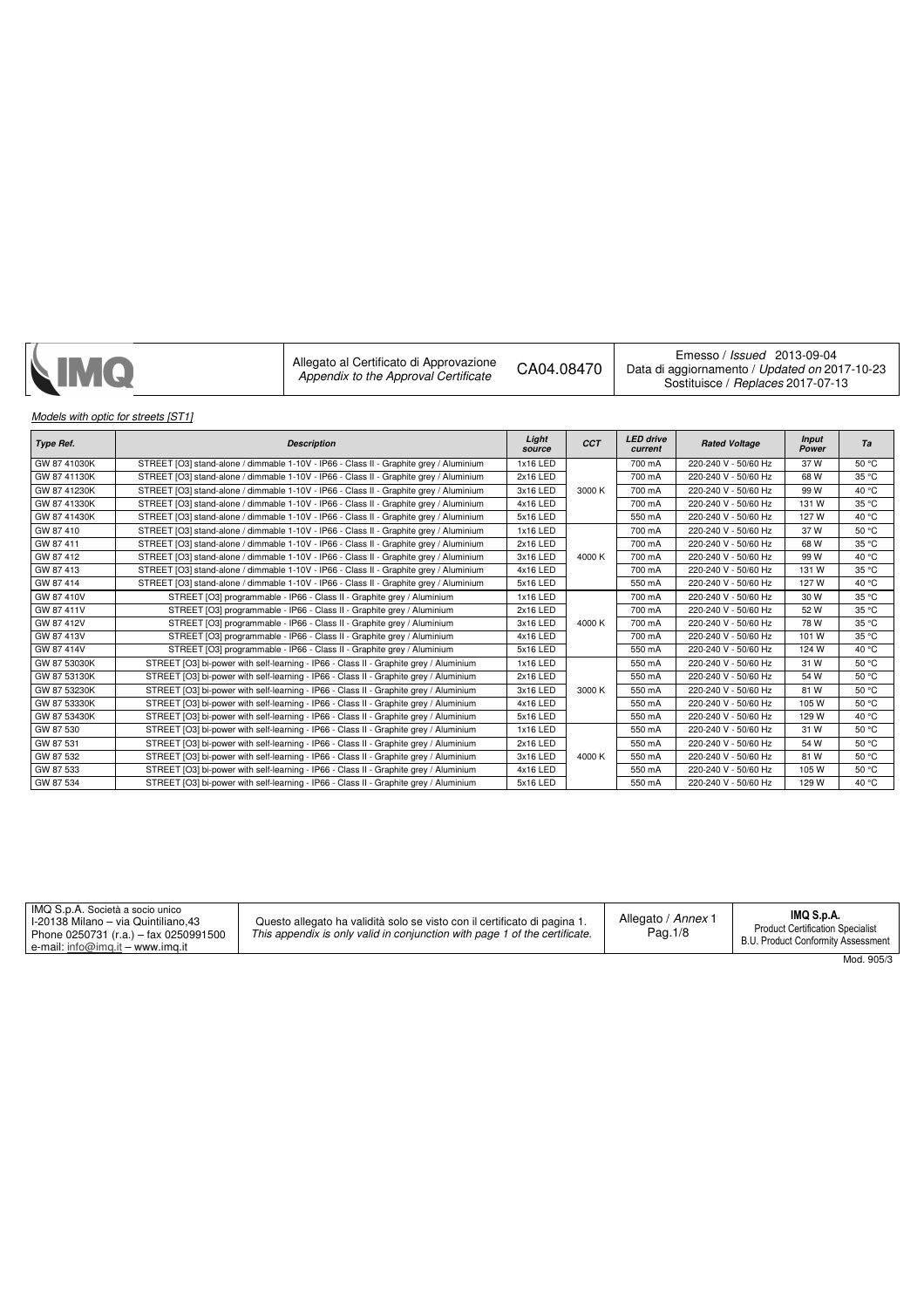| <b>NMQ</b> | Allegato al Certificato di Approvazione<br>Appendix to the Approval Certificate | CA04.08470 | Emesso / Issued 2013-09-04<br>Data di aggiornamento / Updated on 2017-10-23<br>Sostituisce / Replaces 2017-07-13 |
|------------|---------------------------------------------------------------------------------|------------|------------------------------------------------------------------------------------------------------------------|
|------------|---------------------------------------------------------------------------------|------------|------------------------------------------------------------------------------------------------------------------|

## Models with optic for streets [ST2]

| <b>Type Ref.</b> | <b>Description</b>                                                                     | Light<br>source | <b>CCT</b> | <b>LED</b> drive<br>current | <b>Rated Voltage</b> | <b>Input Power</b> | Ta    |
|------------------|----------------------------------------------------------------------------------------|-----------------|------------|-----------------------------|----------------------|--------------------|-------|
| GW 87 43030K     | STREET [O3] stand-alone / dimmable 1-10V - IP66 - Class II - Graphite grey / Aluminium | 1x16 LED        |            | 700 mA                      | 220-240 V - 50/60 Hz | 37W                | 50 °C |
| GW 87 43130K     | STREET [O3] stand-alone / dimmable 1-10V - IP66 - Class II - Graphite grey / Aluminium | 2x16 LED        |            | 700 mA                      | 220-240 V - 50/60 Hz | 68 W               | 35 °C |
| GW 87 43230K     | STREET [O3] stand-alone / dimmable 1-10V - IP66 - Class II - Graphite grey / Aluminium | 3x16 LED        | 3000 K     | 700 mA                      | 220-240 V - 50/60 Hz | 99 W               | 40 °C |
| GW 87 43330K     | STREET [O3] stand-alone / dimmable 1-10V - IP66 - Class II - Graphite grey / Aluminium | 4x16 LED        |            | 700 mA                      | 220-240 V - 50/60 Hz | 131 W              | 35 °C |
| GW 87 43430K     | STREET [O3] stand-alone / dimmable 1-10V - IP66 - Class II - Graphite grey / Aluminium | 5x16 LED        |            | 550 mA                      | 220-240 V - 50/60 Hz | 127 W              | 40 °C |
| GW 87 430        | STREET [O3] stand-alone / dimmable 1-10V - IP66 - Class II - Graphite grey / Aluminium | 1x16 LED        |            | 700 mA                      | 220-240 V - 50/60 Hz | 37 W               | 50 °C |
| GW 87 431        | STREET [O3] stand-alone / dimmable 1-10V - IP66 - Class II - Graphite grey / Aluminium | 2x16 LED        |            | 700 mA                      | 220-240 V - 50/60 Hz | 68 W               | 35 °C |
| GW 87 432        | STREET [O3] stand-alone / dimmable 1-10V - IP66 - Class II - Graphite grey / Aluminium | 3x16 LED        | 4000 K     | 700 mA                      | 220-240 V - 50/60 Hz | 99 W               | 40 °C |
| GW 87 433        | STREET [O3] stand-alone / dimmable 1-10V - IP66 - Class II - Graphite grey / Aluminium | 4x16 LED        |            | 700 mA                      | 220-240 V - 50/60 Hz | 131 W              | 35 °C |
| GW 87 434        | STREET [O3] stand-alone / dimmable 1-10V - IP66 - Class II - Graphite grey / Aluminium | 5x16 LED        |            | 550 mA                      | 220-240 V - 50/60 Hz | 127W               | 40 °C |
| GW 87 430V       | STREET [O3] programmable - IP66 - Class II - Graphite grey / Aluminium                 | 1x16 LED        |            | 700 mA                      | 220-240 V - 50/60 Hz | 30 W               | 35 °C |
| GW 87 431V       | STREET [O3] programmable - IP66 - Class II - Graphite grey / Aluminium                 | 2x16 LED        |            | 700 mA                      | 220-240 V - 50/60 Hz | 52 W               | 35 °C |
| GW 87 432V       | STREET [O3] programmable - IP66 - Class II - Graphite grey / Aluminium                 | 3x16 LED        | 4000 K     | 700 mA                      | 220-240 V - 50/60 Hz | 78 W               | 35 °C |
| GW 87 433V       | STREET [O3] programmable - IP66 - Class II - Graphite grey / Aluminium                 | 4x16 LED        |            | 700 mA                      | 220-240 V - 50/60 Hz | 101 W              | 35 °C |
| GW 87 434V       | STREET [O3] programmable - IP66 - Class II - Graphite grey / Aluminium                 | 5x16 LED        |            | 550 mA                      | 220-240 V - 50/60 Hz | 124 W              | 40 °C |
| GW S7 63030K     | STREET [O3] bi-power with self-learning - IP66 - Class II - Graphite grey / Aluminium  | 1x16 LED        |            | 550 mA                      | 220-240 V - 50/60 Hz | 31 W               | 50 °C |
| GW S7 63130K     | STREET [O3] bi-power with self-learning - IP66 - Class II - Graphite grey / Aluminium  | 2x16 LED        |            | 550 mA                      | 220-240 V - 50/60 Hz | 54 W               | 50 °C |
| GW S7 63230K     | STREET [O3] bi-power with self-learning - IP66 - Class II - Graphite grey / Aluminium  | 3x16 LED        | 3000 K     | 550 mA                      | 220-240 V - 50/60 Hz | 81W                | 50 °C |
| GW S7 63330K     | STREET [O3] bi-power with self-learning - IP66 - Class II - Graphite grey / Aluminium  | 4x16 LED        |            | 550 mA                      | 220-240 V - 50/60 Hz | 105 W              | 50 °C |
| GW S7 63430K     | STREET [O3] bi-power with self-learning - IP66 - Class II - Graphite grey / Aluminium  | 5x16 LED        |            | 550 mA                      | 220-240 V - 50/60 Hz | 129 W              | 40 °C |
| GW S7 630        | STREET [O3] bi-power with self-learning - IP66 - Class II - Graphite grey / Aluminium  | 1x16 LED        |            | 550 mA                      | 220-240 V - 50/60 Hz | 31 W               | 50 °C |
| GW S7 631        | STREET [O3] bi-power with self-learning - IP66 - Class II - Graphite grey / Aluminium  | 2x16 LED        |            | 550 mA                      | 220-240 V - 50/60 Hz | 54 W               | 50 °C |
| GW S7 632        | STREET [O3] bi-power with self-learning - IP66 - Class II - Graphite grey / Aluminium  | 3x16 LED        | 4000 K     | 550 mA                      | 220-240 V - 50/60 Hz | 81W                | 50 °C |
| GW S7 633        | STREET [O3] bi-power with self-learning - IP66 - Class II - Graphite grey / Aluminium  | 4x16 LED        |            | 550 mA                      | 220-240 V - 50/60 Hz | 105 W              | 50 °C |
| GW S7 634        | STREET [O3] bi-power with self-learning - IP66 - Class II - Graphite grey / Aluminium  | 5x16 LED        |            | 550 mA                      | 220-240 V - 50/60 Hz | 129 W              | 40 °C |

| IMQ S.p.A. Società a socio unico<br><sup>1</sup> I-20138 Milano – via Quintiliano.43<br>Phone 0250731 (r.a.) - fax 0250991500<br>e-mail: info@img.it – www.img.it | Questo allegato ha validità solo se visto con il certificato di pagina 1.<br>This appendix is only valid in conjunction with page 1 of the certificate. | Allegato / Annex 1<br>Pag. 2/8 | IMQ S.p.A.<br><b>Product Certification Specialist</b><br><b>B.U. Product Conformity Assessment</b> |
|-------------------------------------------------------------------------------------------------------------------------------------------------------------------|---------------------------------------------------------------------------------------------------------------------------------------------------------|--------------------------------|----------------------------------------------------------------------------------------------------|
|                                                                                                                                                                   |                                                                                                                                                         |                                | ------                                                                                             |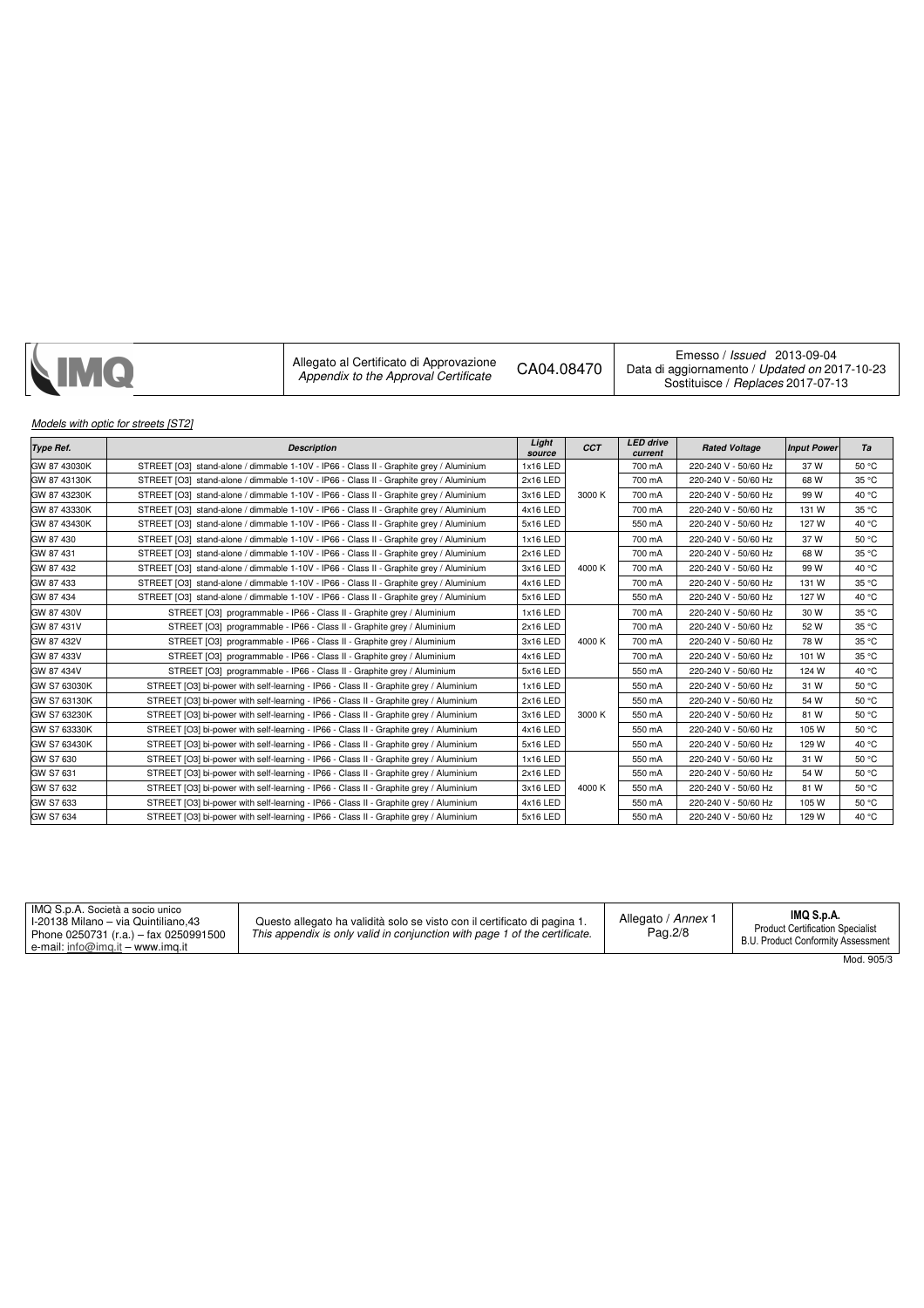| <b>NMQ</b> | Allegato al Certificato di Approvazione<br>CA04.08470<br>Appendix to the Approval Certificate | Emesso / Issued 2013-09-04<br>Data di aggiornamento / Updated on 2017-10-23<br>Sostituisce / Replaces 2017-07-13 |
|------------|-----------------------------------------------------------------------------------------------|------------------------------------------------------------------------------------------------------------------|
|------------|-----------------------------------------------------------------------------------------------|------------------------------------------------------------------------------------------------------------------|

## Models with optic for streets [ST3]

| <b>Type Ref.</b> | <b>Description</b>                                                                     | <b>Light source</b> | <b>CCT</b> | <b>LED</b> drive<br>current | <b>Rated Voltage</b> | <b>Input</b><br>Power | Ta    |
|------------------|----------------------------------------------------------------------------------------|---------------------|------------|-----------------------------|----------------------|-----------------------|-------|
| GW 87 45030K     | STREET [O3] stand-alone / dimmable 1-10V - IP66 - Class II - Graphite grey / Aluminium | 1x16 LED            |            | 700 mA                      | 220-240 V - 50/60 Hz | 37W                   | 50 °C |
| GW 87 45130K     | STREET [O3] stand-alone / dimmable 1-10V - IP66 - Class II - Graphite grey / Aluminium | 2x16 LED            |            | 700 mA                      | 220-240 V - 50/60 Hz | 68 W                  | 35 °C |
| GW 87 45230K     | STREET [O3] stand-alone / dimmable 1-10V - IP66 - Class II - Graphite grey / Aluminium | 3x16 LED            |            | 700 mA                      | 220-240 V - 50/60 Hz | 99 W                  | 40 °C |
| GW 87 45330K     | STREET [O3] stand-alone / dimmable 1-10V - IP66 - Class II - Graphite grey / Aluminium | 4x16 LED            |            | 700 mA                      | 220-240 V - 50/60 Hz | 131 W                 | 35 °C |
| GW 87 45430K     | STREET [O3] stand-alone / dimmable 1-10V - IP66 - Class II - Graphite grey / Aluminium | 5x16 LED            | 3000 K     | 550 mA                      | 220-240 V - 50/60 Hz | 127 W                 | 40 °C |
| GW S7 66030K     | STREET [O3] stand-alone / dimmable 1-10V - IP66 - Class II - Graphite grey / Aluminium | 1x16 LED            |            | 530 mA                      | 220-240 V - 50/60 Hz | 30 W                  | 50 °C |
| GW S7 66130K     | STREET [O3] stand-alone / dimmable 1-10V - IP66 - Class II - Graphite grey / Aluminium | 2x16 LED            |            | 530 mA                      | 220-240 V - 50/60 Hz | 52W                   | 50 °C |
| GW S7 66230K     | STREET [O3] stand-alone / dimmable 1-10V - IP66 - Class II - Graphite grey / Aluminium | 3x16 LED            |            | 530 mA                      | 220-240 V - 50/60 Hz | 78 W                  | 50 °C |
| GW S7 66330K     | STREET [O3] stand-alone / dimmable 1-10V - IP66 - Class II - Graphite grey / Aluminium | 4x16 LED            |            | 530 mA                      | 220-240 V - 50/60 Hz | 101 W                 | 50 °C |
| GW S7 66430K     | STREET [O3] stand-alone / dimmable 1-10V - IP66 - Class II - Graphite grey / Aluminium | 5x16 LED            |            | 530 mA                      | 220-240 V - 50/60 Hz | 124 W                 | 40 °C |
| GW 87 450        | STREET [O3] stand-alone / dimmable 1-10V - IP66 - Class II - Graphite grey / Aluminium | 1x16 LED            |            | 700 mA                      | 220-240 V - 50/60 Hz | 37W                   | 50 °C |
| GW 87 451        | STREET [O3] stand-alone / dimmable 1-10V - IP66 - Class II - Graphite grey / Aluminium | 2x16 LED            |            | 700 mA                      | 220-240 V - 50/60 Hz | 68 W                  | 35 °C |
| GW 87 452        | STREET [O3] stand-alone / dimmable 1-10V - IP66 - Class II - Graphite grey / Aluminium | 3x16 LED            |            | 700 mA                      | 220-240 V - 50/60 Hz | 99 W                  | 40 °C |
| GW 87 453        | STREET [O3] stand-alone / dimmable 1-10V - IP66 - Class II - Graphite grey / Aluminium | 4x16 LED            |            | 700 mA                      | 220-240 V - 50/60 Hz | 131 W                 | 35 °C |
| GW 87 454        | STREET [O3] stand-alone / dimmable 1-10V - IP66 - Class II - Graphite grey / Aluminium | 5x16 LED            |            | 550 mA                      | 220-240 V - 50/60 Hz | 127 W                 | 40 °C |
| GW 87 450V       | STREET [O3] programmable - IP66 - Class II - Graphite grey / Aluminium                 | 1x16 LED            |            | 700 mA                      | 220-240 V - 50/60 Hz | 30 W                  | 35 °C |
| GW 87 451V       | STREET [O3] programmable - IP66 - Class II - Graphite grey / Aluminium                 | 2x16 LED            |            | 700 mA                      | 220-240 V - 50/60 Hz | 52 W                  | 35 °C |
| GW 87 452V       | STREET [O3] programmable - IP66 - Class II - Graphite grey / Aluminium                 | 3x16 LED            | 4000 K     | 700 mA                      | 220-240 V - 50/60 Hz | 78 W                  | 35 °C |
| GW 87 453V       | STREET [O3] programmable - IP66 - Class II - Graphite grey / Aluminium                 | 4x16 LED            |            | 700 mA                      | 220-240 V - 50/60 Hz | 101 W                 | 35 °C |
| GW 87 454V       | STREET [O3] programmable - IP66 - Class II - Graphite grey / Aluminium                 | 5x16 LED            |            | 550 mA                      | 220-240 V - 50/60 Hz | 124 W                 | 40 °C |
| GW S7 660        | STREET [O3] stand-alone / dimmable 1-10V - IP66 - Class II - Graphite grey / Aluminium | 1x16 LED            |            | 530 mA                      | 220-240 V - 50/60 Hz | 30 W                  | 50 °C |
| GW S7 661        | STREET [O3] stand-alone / dimmable 1-10V - IP66 - Class II - Graphite grey / Aluminium | 2x16 LED            |            | 530 mA                      | 220-240 V - 50/60 Hz | 52 W                  | 50 °C |
| GW S7 662        | STREET [O3] stand-alone / dimmable 1-10V - IP66 - Class II - Graphite grey / Aluminium | 3x16 LED            |            | 530 mA                      | 220-240 V - 50/60 Hz | 78 W                  | 50 °C |
| GW S7 663        | STREET [O3] stand-alone / dimmable 1-10V - IP66 - Class II - Graphite grey / Aluminium | 4x16 LED            |            | 530 mA                      | 220-240 V - 50/60 Hz | 101 W                 | 50 °C |
| GW S7 664        | STREET [O3] stand-alone / dimmable 1-10V - IP66 - Class II - Graphite grey / Aluminium | 5x16 LED            |            | 530 mA                      | 220-240 V - 50/60 Hz | 124 W                 | 40 °C |

| IMQ S.p.A. Società a socio unico<br>I-20138 Milano – via Quintiliano.43<br>Phone 0250731 (r.a.) - fax 0250991500<br>e-mail: info@img.it – www.img.it | Questo allegato ha validità solo se visto con il certificato di pagina 1.<br>This appendix is only valid in conjunction with page 1 of the certificate. | Allegato / Annex 1<br>Pag.3/8 | IMQ S.p.A.<br><b>Product Certification Specialist</b><br>B.U. Product Conformity Assessment |
|------------------------------------------------------------------------------------------------------------------------------------------------------|---------------------------------------------------------------------------------------------------------------------------------------------------------|-------------------------------|---------------------------------------------------------------------------------------------|
|                                                                                                                                                      |                                                                                                                                                         |                               | $-222$                                                                                      |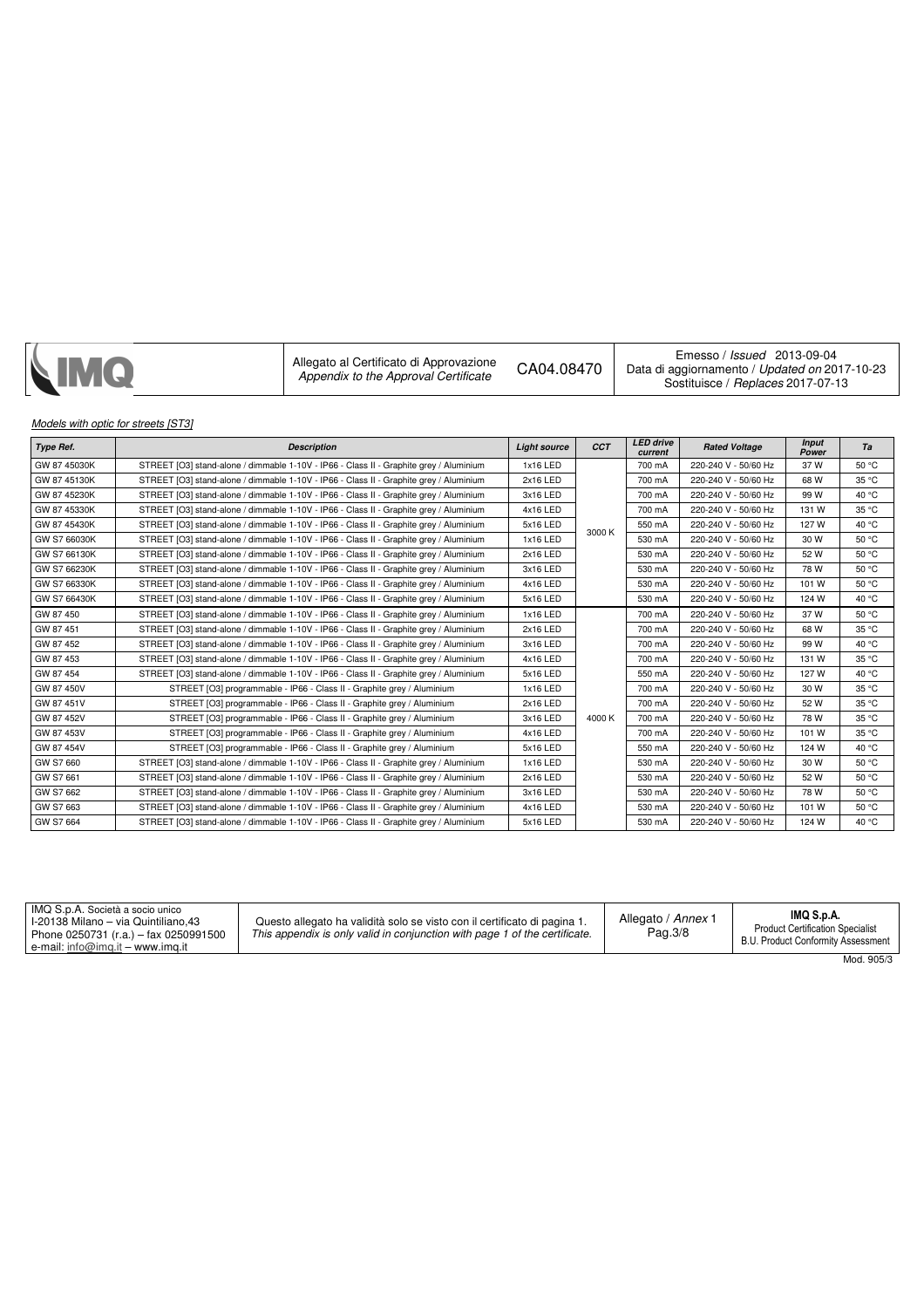|                   | Allegato al Certificato di Approvazione<br>Appendix to the Approval Certificate       | CA04.08470          |            | Emesso / <i>Issued</i> 2013-09-04<br>Data di aggiornamento / Updated on 2017-10-23<br>Sostituisce / Replaces 2017-07-13 |                      |                |       |
|-------------------|---------------------------------------------------------------------------------------|---------------------|------------|-------------------------------------------------------------------------------------------------------------------------|----------------------|----------------|-------|
| Type Ref.         | <b>Description</b>                                                                    | <b>Light source</b> | <b>CCT</b> | <b>LED drive</b><br>current                                                                                             | <b>Rated Voltage</b> | Input<br>Power | Ta    |
| GW S7 68030K      | STREET [O3] bi-power with self-learning - IP66 - Class II - Graphite grey / Aluminium | 1x16 LED            |            | 550 mA                                                                                                                  | 220-240 V - 50/60 Hz | 31 W           | 50 °C |
| GW S7 68130K      | STREET [O3] bi-power with self-learning - IP66 - Class II - Graphite grey / Aluminium | 2x16 LED            |            | 550 mA                                                                                                                  | 220-240 V - 50/60 Hz | 54 W           | 50 °C |
| GW S7 68230K      | STREET [O3] bi-power with self-learning - IP66 - Class II - Graphite grey / Aluminium | 3x16 LED            | 3000 K     | 550 mA                                                                                                                  | 220-240 V - 50/60 Hz | 81W            | 50 °C |
| GW S7 68330K      | STREET [O3] bi-power with self-learning - IP66 - Class II - Graphite grey / Aluminium | 4x16 LED            |            | 550 mA                                                                                                                  | 220-240 V - 50/60 Hz | 105 W          | 50 °C |
| GW S7 68430K      | STREET [O3] bi-power with self-learning - IP66 - Class II - Graphite grey / Aluminium | 5x16 LED            |            | 550 mA                                                                                                                  | 220-240 V - 50/60 Hz | 129 W          | 40 °C |
| GW S7 680         | STREET [O3] bi-power with self-learning - IP66 - Class II - Graphite grey / Aluminium | 1x16 LED            |            | 550 mA                                                                                                                  | 220-240 V - 50/60 Hz | 31 W           | 50 °C |
| GW S7 681         | STREET [O3] bi-power with self-learning - IP66 - Class II - Graphite grey / Aluminium | 2x16 LED            |            | 550 mA                                                                                                                  | 220-240 V - 50/60 Hz | 54 W           | 50 °C |
| GW S7 682         | STREET [O3] bi-power with self-learning - IP66 - Class II - Graphite grey / Aluminium |                     | 4000 K     | 550 mA                                                                                                                  | 220-240 V - 50/60 Hz | 81W            | 50 °C |
| GW S7 683         | STREET [O3] bi-power with self-learning - IP66 - Class II - Graphite grey / Aluminium | 4x16 LED            |            | 550 mA                                                                                                                  | 220-240 V - 50/60 Hz | 105 W          | 50 °C |
| GW S7 684         | STREET [O3] bi-power with self-learning - IP66 - Class II - Graphite grey / Aluminium | 5x16 LED            |            | 550 mA                                                                                                                  | 220-240 V - 50/60 Hz | 129 W          | 40 °C |
| GW S7 660D30K     | STREET [O3] DALI - IP66 - Class II - Graphite grey / Aluminium                        | 1x16 LED            |            | 530 mA                                                                                                                  | 220-240 V - 50/60 Hz | 30 W           | 50 °C |
| GW S7 661D30K     | STREET [O3] DALI - IP66 - Class II - Graphite grey / Aluminium                        | 2x16 LED            |            | 530 mA                                                                                                                  | 220-240 V - 50/60 Hz | 52 W           | 50 °C |
| GW S7 662D30K     | STREET [O3] DALI - IP66 - Class II - Graphite grey / Aluminium                        | 3x16 LED            | 3000 K     | 530 mA                                                                                                                  | 220-240 V - 50/60 Hz | 78 W           | 50 °C |
| GW S7 663D30K     | STREET [O3] DALI - IP66 - Class II - Graphite grey / Aluminium                        | 4x16 LED            |            | 530 mA                                                                                                                  | 220-240 V - 50/60 Hz | 101 W          | 50 °C |
| GW S7 664D30K     | STREET [O3] DALI - IP66 - Class II - Graphite grey / Aluminium                        | 5x16 LED            |            | 530 mA                                                                                                                  | 220-240 V - 50/60 Hz | 124 W          | 40 °C |
| <b>GW S7 660D</b> | STREET [O3] DALI - IP66 - Class II - Graphite grey / Aluminium                        | 1x16 LED            |            | 530 mA                                                                                                                  | 220-240 V - 50/60 Hz | 30 W           | 50 °C |
| GW S7 661D        | STREET [O3] DALI - IP66 - Class II - Graphite grey / Aluminium                        | 2x16 LED            |            | 530 mA                                                                                                                  | 220-240 V - 50/60 Hz | 52 W           | 50 °C |
| GW S7 662D        | STREET [O3] DALI - IP66 - Class II - Graphite grey / Aluminium                        | 3x16 LED            | 4000 K     | 530 mA                                                                                                                  | 220-240 V - 50/60 Hz | 78 W           | 50 °C |
| GW S7 663D        | STREET [O3] DALI - IP66 - Class II - Graphite grey / Aluminium                        | 4x16 LED            |            | 530 mA                                                                                                                  | 220-240 V - 50/60 Hz | 101 W          | 50 °C |
| GW S7 664D        | STREET [O3] DALI - IP66 - Class II - Graphite grey / Aluminium                        | 5x16 LED            |            | 530 mA                                                                                                                  | 220-240 V - 50/60 Hz | 124 W          | 40 °C |

| IMQ S.p.A. Società a socio unico<br>I-20138 Milano – via Quintiliano.43<br>Phone 0250731 (r.a.) - fax 0250991500<br>e-mail: info@imq.it – www.imq.it | Questo allegato ha validità solo se visto con il certificato di pagina 1.<br>This appendix is only valid in conjunction with page 1 of the certificate. | Allegato / Annex 1<br>Pag.4/8 | IMQ S.p.A.<br><b>Product Certification Specialist</b><br>B.U. Product Conformity Assessment |
|------------------------------------------------------------------------------------------------------------------------------------------------------|---------------------------------------------------------------------------------------------------------------------------------------------------------|-------------------------------|---------------------------------------------------------------------------------------------|
|                                                                                                                                                      |                                                                                                                                                         |                               | $MACA$ $QOE/2$                                                                              |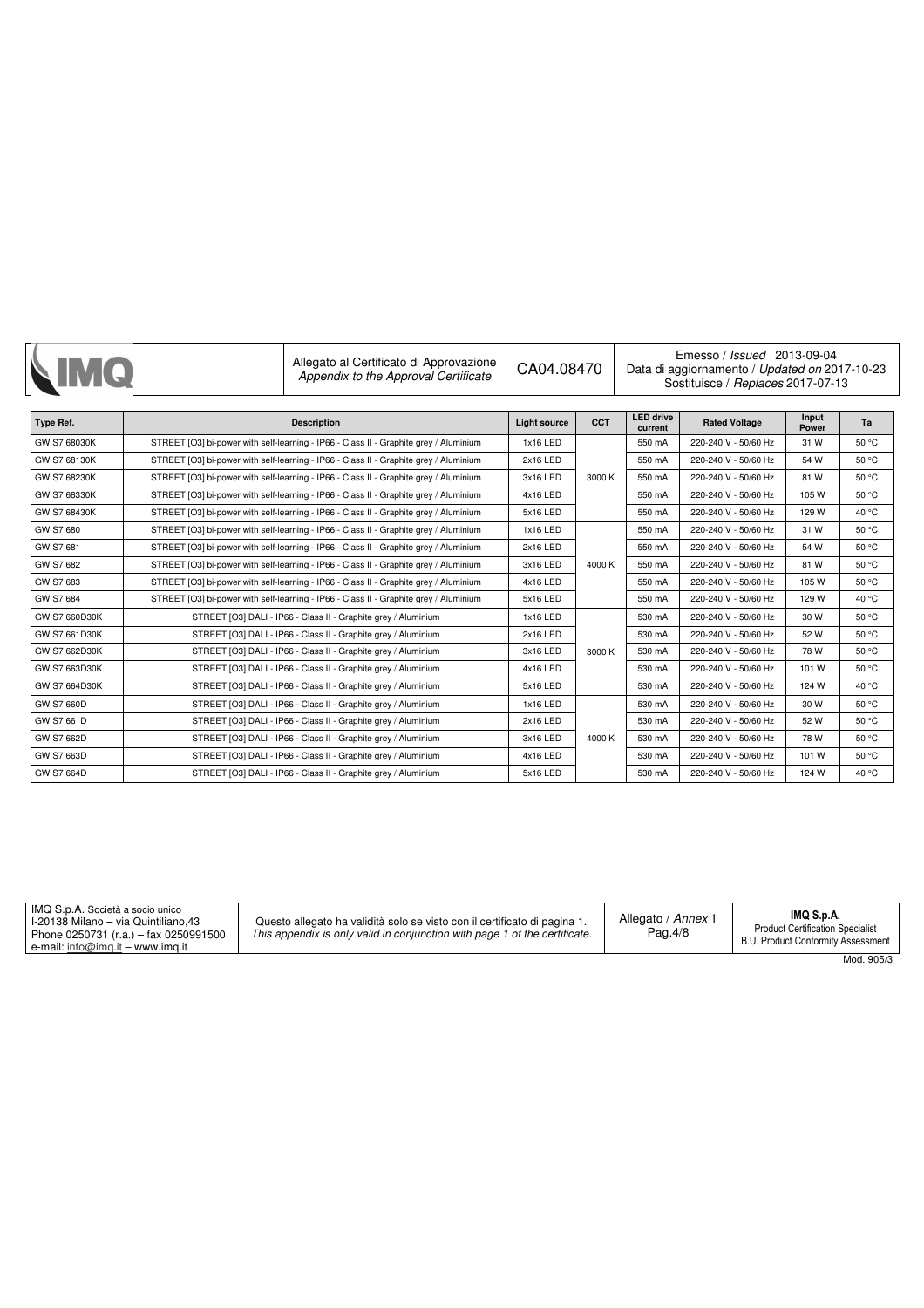| NIMQ | Allegato al Certificato di Approvazione<br>Appendix to the Approval Certificate | CA04.08470 | Emesso / <i>Issued</i> 2013-09-04<br>Data di aggiornamento / Updated on 2017-10-23<br>Sostituisce / Replaces 2017-07-13 |
|------|---------------------------------------------------------------------------------|------------|-------------------------------------------------------------------------------------------------------------------------|
|------|---------------------------------------------------------------------------------|------------|-------------------------------------------------------------------------------------------------------------------------|

## Models with cycle and pedestrian optics

|                   | <b>Description</b>                                                                     | Light<br>source | <b>CCT</b> | <b>LED</b> drive<br>current | <b>Rated Voltage</b> | <b>Input</b><br>Power | Ta    |
|-------------------|----------------------------------------------------------------------------------------|-----------------|------------|-----------------------------|----------------------|-----------------------|-------|
| GW S7 11030K      | STREET [O3] stand-alone / dimmable 1-10V - IP66 - Class II - Graphite grey / Aluminium | 1x16 LED        |            | 700 mA                      | 220-240 V - 50/60 Hz | 31 W                  | 50 °C |
| GW S7 11130K      | STREET [O3] stand-alone / dimmable 1-10V - IP66 - Class II - Graphite grey / Aluminium | 2x16 LED        | 3000 K     | 700 mA                      | 220-240 V - 50/60 Hz | 54 W                  | 35 °C |
| GW S7 11230K      | STREET [O3] stand-alone / dimmable 1-10V - IP66 - Class II - Graphite grey / Aluminium | 3x16 LED        |            | 700 mA                      | 220-240 V - 50/60 Hz | 81W                   | 40 °C |
| GW S7 110         | STREET [O3] stand-alone / dimmable 1-10V - IP66 - Class II - Graphite grey / Aluminium | 1x16 LED        |            | 700 mA                      | 220-240 V - 50/60 Hz | 31 W                  | 50 °C |
| GW S7 111         | STREET [O3] stand-alone / dimmable 1-10V - IP66 - Class II - Graphite grey / Aluminium | 2x16 LED        | 4000 K     | 700 mA                      | 220-240 V - 50/60 Hz | 54 W                  | 35 °C |
| GW S7 112         | STREET [O3] stand-alone / dimmable 1-10V - IP66 - Class II - Graphite grey / Aluminium | 3x16 LED        |            | 700 mA                      | 220-240 V - 50/60 Hz | 81 W                  | 40 °C |
| <b>GW S7 110V</b> | STREET [O3] programmable - IP66 - Class II - Graphite grey / Aluminium                 | 1x16 LED        |            | 700 mA                      | 220-240 V - 50/60 Hz | 30 W                  | 35 °C |
| <b>GW S7 111V</b> | STREET [O3] programmable - IP66 - Class II - Graphite grey / Aluminium                 | 2x16 LED        | 4000 K     | 700 mA                      | 220-240 V - 50/60 Hz | 52 W                  | 35 °C |
| <b>GW S7 112V</b> | STREET [O3] programmable - IP66 - Class II - Graphite grey / Aluminium                 | 3x16 LED        |            |                             | 220-240 V - 50/60 Hz | 78 W                  | 35 °C |
| GW S7 03030K      | STREET [O3] bi-power with self-learning - IP66 - Class II - Graphite grey / Aluminium  | 1x16 LED        |            | 550 mA                      | 220-240 V - 50/60 Hz | 31 W                  | 50 °C |
| GW S7 03130K      | STREET [O3] bi-power with self-learning - IP66 - Class II - Graphite grey / Aluminium  | 2x16 LED        | 3000 K     | 550 mA                      | 220-240 V - 50/60 Hz | 54 W                  | 50 °C |
| GW S7 03230K      | STREET [O3] bi-power with self-learning - IP66 - Class II - Graphite grey / Aluminium  | 3x16 LED        |            |                             | 220-240 V - 50/60 Hz | 81W                   | 50 °C |
| GW S7 030         | STREET [O3] bi-power with self-learning - IP66 - Class II - Graphite grey / Aluminium  | 1x16 LED        |            | 550 mA                      | 220-240 V - 50/60 Hz | 31 W                  | 50 °C |
| GW S7 031         | STREET [O3] bi-power with self-learning - IP66 - Class II - Graphite grey / Aluminium  | 2x16 LED        | 4000 K     | 550 mA                      | 220-240 V - 50/60 Hz | 54 W                  | 50 °C |
| GW S7 032         | STREET [O3] bi-power with self-learning - IP66 - Class II - Graphite grey / Aluminium  | 3x16 LED        |            | 550 mA                      | 220-240 V - 50/60 Hz | 81W                   | 50 °C |

| IMQ S.p.A. Società a socio unico<br><sup>1</sup> I-20138 Milano – via Quintiliano.43<br>Phone 0250731 (r.a.) - fax 0250991500<br>e-mail: info@img.it – www.img.it | Questo allegato ha validità solo se visto con il certificato di pagina 1.<br>This appendix is only valid in conjunction with page 1 of the certificate. | Allegato / Annex 1<br>Pag.5/8 | IMQ S.p.A.<br><b>Product Certification Specialist</b><br>B.U. Product Conformity Assessment |
|-------------------------------------------------------------------------------------------------------------------------------------------------------------------|---------------------------------------------------------------------------------------------------------------------------------------------------------|-------------------------------|---------------------------------------------------------------------------------------------|
|                                                                                                                                                                   |                                                                                                                                                         |                               | $Mod$ 905/3                                                                                 |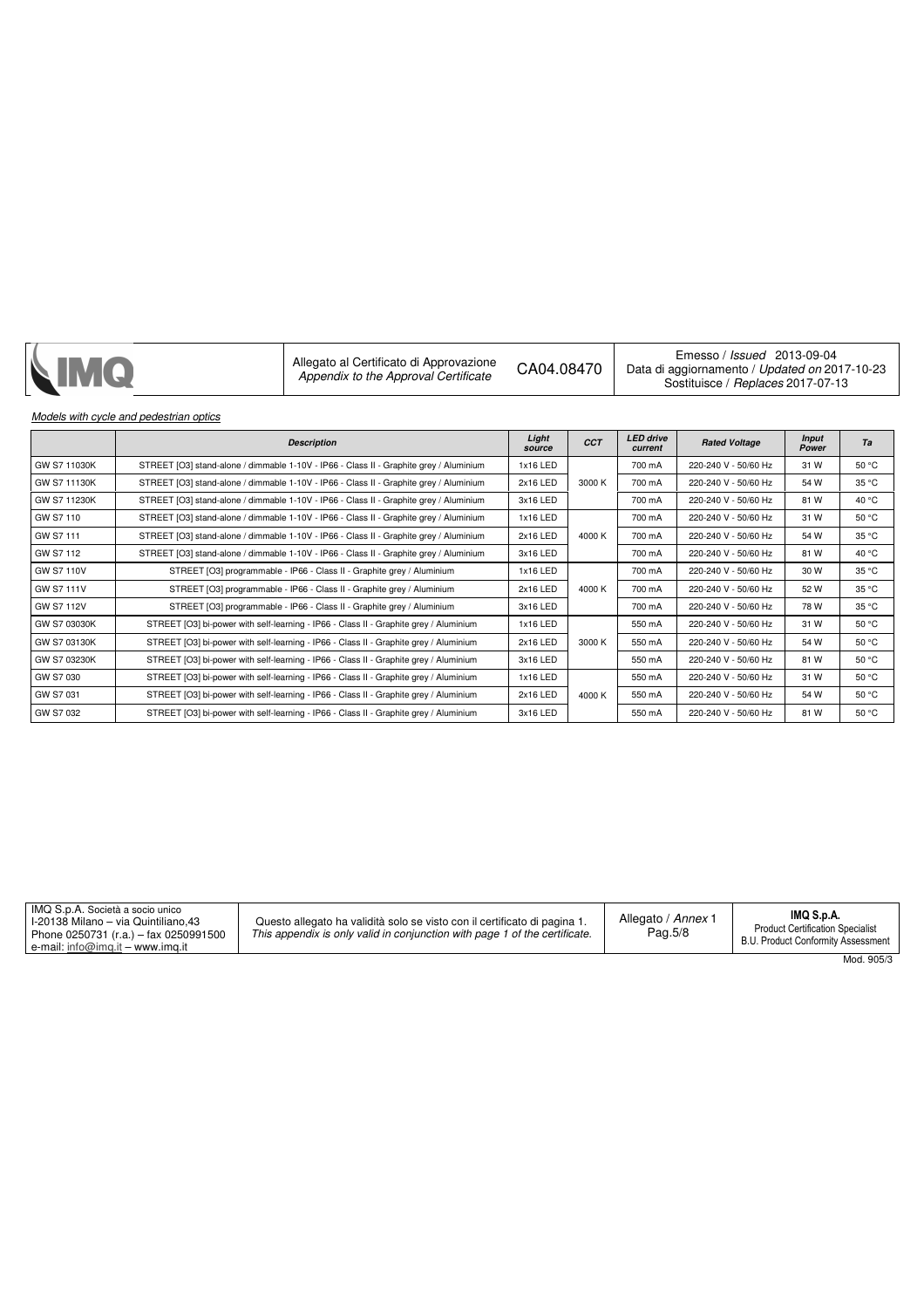Accessories for installation:

| <b>Type Ref.</b> | <b>Description</b>                                                                |
|------------------|-----------------------------------------------------------------------------------|
| GW 87 581        | Post-head single bracket for Ø60 mm columns - Length: 1 m - Colour: graphite grey |
| GW 87 582        | Post-head double bracket for Ø60 mm columns - Length: 1 m - Colour: graphite grey |
| GW 87 586        | Column bracket with extension - Length: 1 m - Colour: graphite grey               |
| GW 87 587        | Columns bracket without extension - Length: 1 m - Colour: graphite grey           |
| GW 86 167        | Bracket for wall-mounting - Dimensions: 150x160x290 mm - Colour: graphite grey    |

| IMQ S.p.A. Società a socio unico<br>I-20138 Milano – via Quintiliano.43<br>Phone 0250731 (r.a.) - fax 0250991500<br>e-mail: info@img.it – www.img.it | Questo allegato ha validità solo se visto con il certificato di pagina 1.<br>This appendix is only valid in conjunction with page 1 of the certificate. | Allegato / Annex 1<br>Pag.6/8 | IMQ S.p.A.<br><b>Product Certification Specialist</b><br>B.U. Product Conformity Assessment |
|------------------------------------------------------------------------------------------------------------------------------------------------------|---------------------------------------------------------------------------------------------------------------------------------------------------------|-------------------------------|---------------------------------------------------------------------------------------------|
|                                                                                                                                                      |                                                                                                                                                         |                               | Mod. 905/3                                                                                  |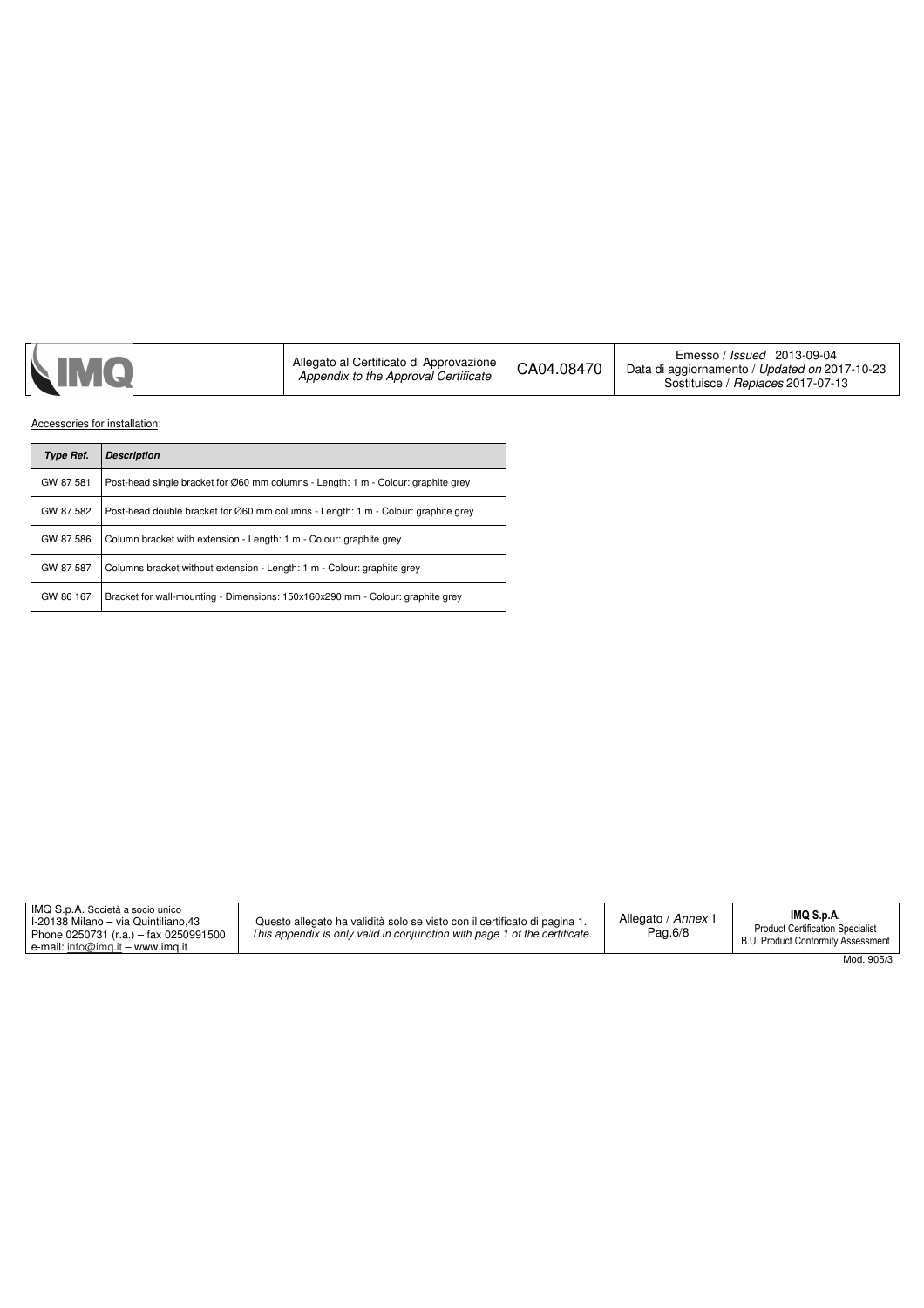| STREET [O3] type<br>(drive current and<br>number of modules) | <b>LED CCT</b> | <b>Optics</b>                | max<br>cd/klm | Im    | cd       | $E_{thr}$<br><b>LED</b> module<br>(1x) | $d_{thr}$<br>(m) |
|--------------------------------------------------------------|----------------|------------------------------|---------------|-------|----------|----------------------------------------|------------------|
| 4M 700 mA                                                    | 4000 K         | STREET ST1                   | 851           | 13055 | 11109,81 | 1154                                   | 3,10             |
| 4M 700 mA                                                    | 4000 K         | STREET ST2                   | 482           | 13940 | 6719,08  | 1409                                   | 2,20             |
| 4M 700 mA                                                    | 4000 K         | <b>STREET ST3</b>            | 541           | 13910 | 7525,31  | 1306                                   | 2,40             |
| 4M 550 mA                                                    | 4000 K         | CYCLE-<br><b>PEDESTRIANS</b> | 1056          | 11011 | 11627,62 | 1306                                   | 3,10             |

| IMQ S.p.A. Società a socio unico<br>1-20138 Milano – via Quintiliano.43<br>Phone 0250731 (r.a.) – fax 0250991500<br>e-mail: info@img.it – www.img.it | Questo allegato ha validità solo se visto con il certificato di pagina 1.<br>This appendix is only valid in conjunction with page 1 of the certificate. | Allegato / Annex 1<br>Pag.7/8 | IMQ S.p.A.<br><b>Product Certification Specialist</b><br>B.U. Product Conformity Assessment |
|------------------------------------------------------------------------------------------------------------------------------------------------------|---------------------------------------------------------------------------------------------------------------------------------------------------------|-------------------------------|---------------------------------------------------------------------------------------------|
|                                                                                                                                                      |                                                                                                                                                         |                               | Mod 905/3                                                                                   |